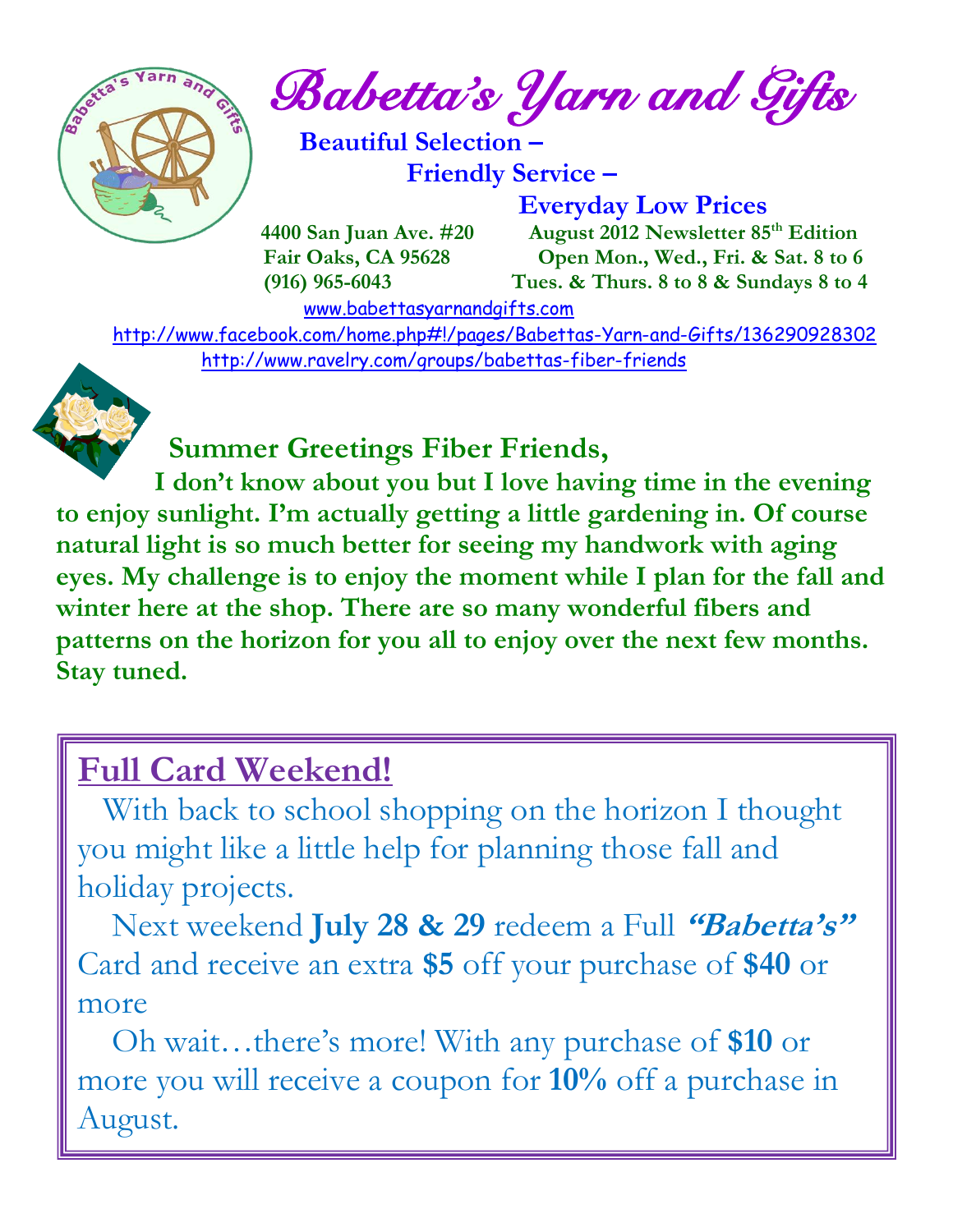## **Classes for August at Babetta's 916-965-6043**

 *In our project classes you can learn to knit anything from scarves to socks to felted purses to lace shawls to hats to sweaters. Pick your project and join in the fun. Our knitters inspire each other to try new things by sharing ideas and showing off their latest creation. Sign up for one of our classes and you will receive a coupon for 10% off.*

 **Pre-registration is required as class sizes are limited. Please choose your dates carefully. Because of scheduling conflicts and complications, make-up classes will only be allowed under special circumstances and individual consideration.**

*Our project class knitting teacher Maya Gardner has been teaching at Babetta's for 7 1/2 years and can help you make your fiber dreams come true in a fun and patient atmosphere.*

**Tuesdays August 7, 14 & 21** Knitting Project 10am – 11:30am fee \$40 Knitting Project 6pm – 7:30pm fee \$40

**Wednesdays August 8, 15 & 22** Knitting Project 1pm – 2:30pm fee \$40 Knitting Project 3:30pm- 5pm fee \$40

**Thursday August 9, 16 & 23** Knitting Project 6pm – 7:30pm fee \$40

**Saturdays August 11, 18 & 25** Knitting Project 4pm – 5:30pm fee \$40.

#### **Private lesson changes beginning Aug.1 st**

 Private lessons will require a 50% deposit when scheduled.

1 hour knitting or crochet will be \$20 for 1 student, \$15 per 2 or more students

1 hour spinning or weaving will be \$25, \$20 per 2 or more students

 Cancellations with less than 24 hour notice will forfeit deposit with exceptions for emergencies. Other cancellations can be transferred to rescheduled lessons or store credit.

### **Charity Knitting Group**

 How would you like to do some charity knitting/crocheting with a lovely group of people? **"The Purls of Fair Oaks"** meets the second Thursday of every month from 10am to noon here at **Babetta's.** This wonderful group of knitters makes newborn and preemie hats for local hospitals as well as other local charity groups. If you'd like to come join the group there's always room for more. This month's date is August 9. If you'd like to drop off any knitted or crocheted donation items you can do that at any time and I will pass them on.

**Babetta's Second Saturday Potluck** on Aug. 11 from 12 to 3pm Come share your projects and food with your Fiber Friends. Just bring a dish you'd like to share to participate. Beverages and tableware will be supplied.